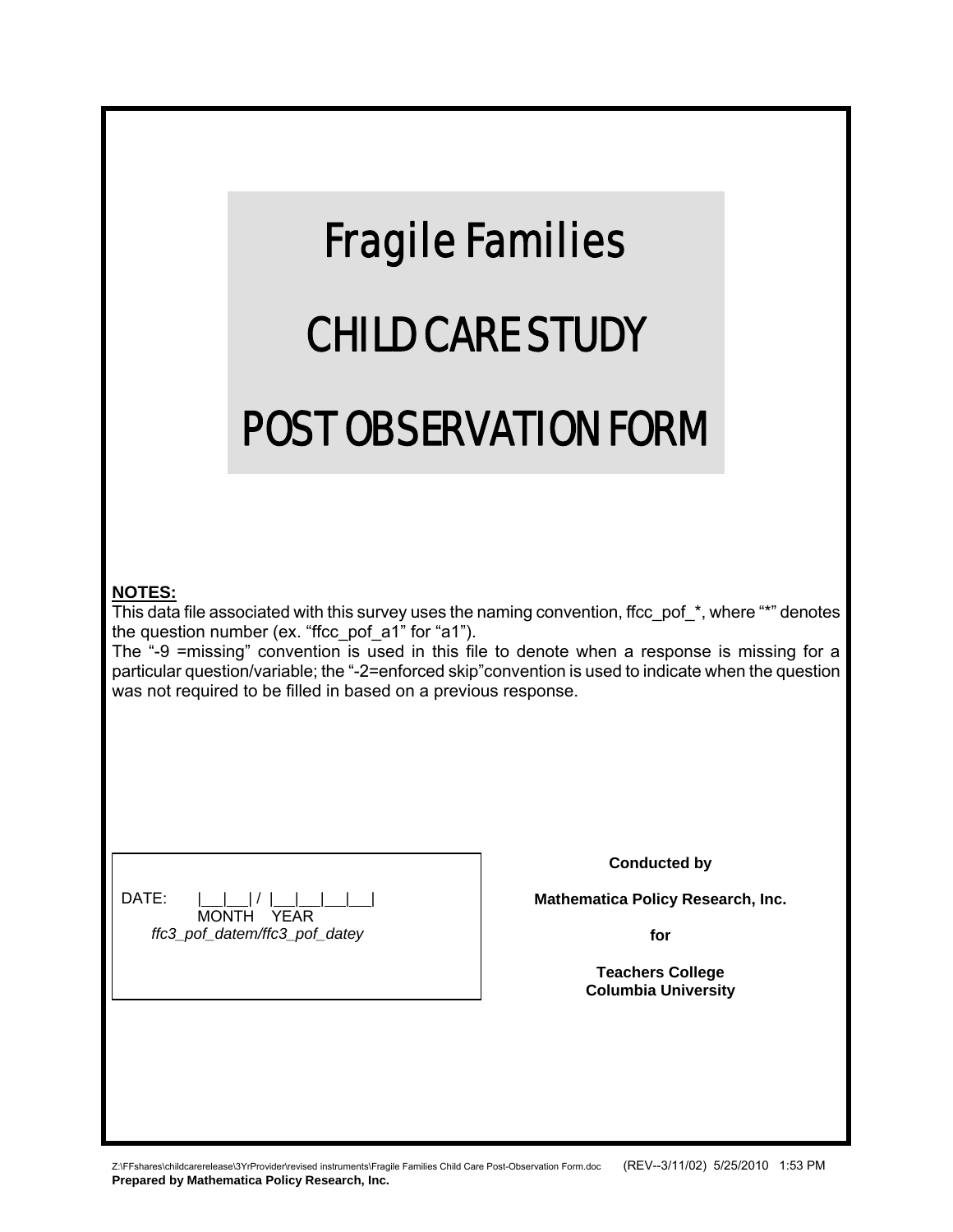# **INTRODUCTION**

A.

As you know, I will be observing (CHILD) this morning. I want to see what a typical morning is like for (him/her). I want to see how (he/she) acts around the other people in the room and how (he/she) pays attention to the things in the room. I want to find out what kinds of experiences (he/she) usually has. For the observations to be accurate, it is important that everyone act as naturally as possible and just do what they would be doing if I weren't here. I know this is easier said than done, but try to do what you would normally do. The purpose of these observations is really just to find out how children spend their time in child care. I will be following (CHILD)'s activities, and I may, therefore, need to go in and out of the room. I'll try not to be disruptive. If you just ignore me, I hope that the children will too.

# **INTRODUCCIÓN**

Como Ud. ya sabe, voy a estar observando a (CHILD) esta mañana. Quiero ver lo que es una mañana típica para (él/ella). Quiero ver como actúa alrededor de otras personas en el (aula/cuarto) y como presta atención a las cosas en el lugar. Quiero averiguar que tipo de experiencias (él/ella) tiene, generalmente. Para que estas observaciones sean precisas, es importante que todos los presentes se comporten en la manera más natural que es posible, y que hagan lo que harían si yo no estuviera aquí. Yo sé que esto es más fácil decir que hacer, pero traten de hacer lo que normalmente hacen. El propósito de estas observaciones es ver como pasan los niños el tiempo mientras están bajo cuidado. Yo voy a estar observando a las actividades de (CHILD), y por lo tanto, quizás tendré que salir y entrar del (aula/cuarto). Trataré de no interrumpir. Si Ud. (ignora/pasa por alto) mi presencia, espero que los niños harán lo mismo.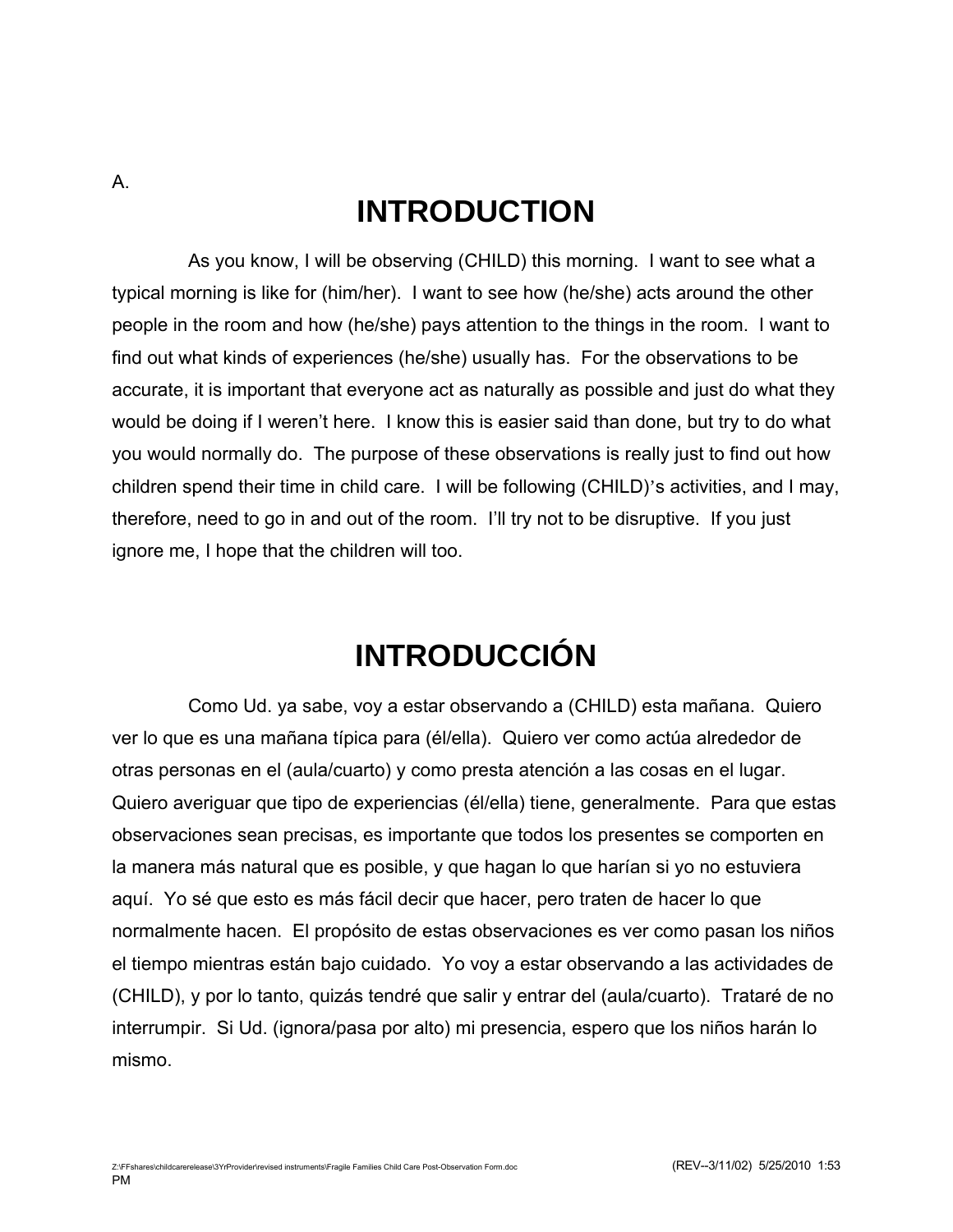## **A. OBSERVATION CHECKLIST**

A1. IS THERE GARBAGE, LITTER, OR BROKEN GLASS IN THE STREET OR ROAD, ON THE SIDEWALKS, OR IN YARDS?

A2. HOW WOULD YOU RATE THE GENERAL CONDITION OF MOST OF THE BUILDINGS ON THE BLOCK/OR WITHIN 100 YARDS OF THE PROVIDER?

| WELL KEPT WITH GOOD REPAIR AND    |  |
|-----------------------------------|--|
|                                   |  |
| POOR CONDITION WITH PEELING PAINT |  |
|                                   |  |
|                                   |  |

A3. IS THERE GRAFFITI ON THE BUILDINGS OR WALLS OF THE BUILDINGS ON THE BLOCK OR WITHIN 100 YARDS OF THE PROVIDER?

A4. ARE THERE VACANT, ABANDONED, OR BOARDED-UP BUILDINGS, ON THE BLOCK OR WITHIN 100 YARDS OF THE PROVIDER?

| YES, ONE BUILDING FITS THIS                 |  |
|---------------------------------------------|--|
| YES, 2-3 BUILDINGS FIT THIS DESCRIPTION  03 |  |
| YES, 4 OR MORE BUILDINGS FIT                |  |
|                                             |  |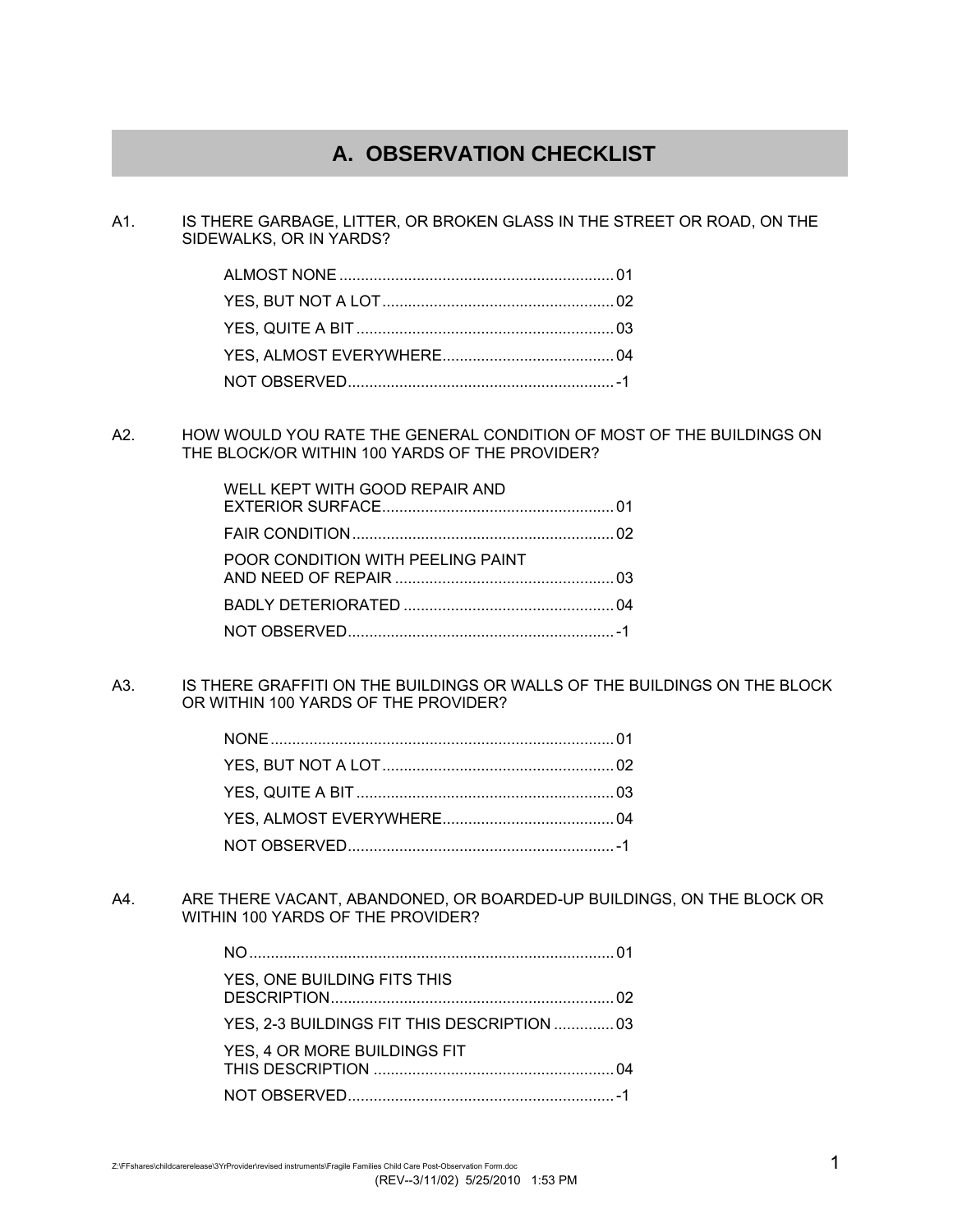## A5. ARE THERE ABANDONED VEHICLES ON THE BLOCK OR WITHIN 100 YARDS OF THE PROVIDER?

A6. HOW WOULD YOU RATE THE CONDITION OF THE STREET IN FRONT OF PROVIDER?

| VERY GOOD-RECENT RESURFACING, SMOOTH01    |
|-------------------------------------------|
| MODERATE-EVIDENCE KEPT IN GOOD REPAIR  02 |
| FAIR-MINOR REPAIRS NEEDED, BUT NOT        |
| POOR-POTHOLES AND OTHER                   |

A7. DOES THE ENVIRONMENT IMMEDIATELY OUTSIDE PROVIDER (YARD, PATIO, ENTRYWAY OR PORCH AND STAIRS) HAVE ANY OF THE FOLLOWING?

|         | <b>YES</b> | <b>NO</b> | <b>NOT</b><br><b>OBSERVED</b> |
|---------|------------|-----------|-------------------------------|
| $A_{1}$ |            | 00        |                               |
| B.      | -01        | -00       |                               |
| C.      |            | 00        | -1                            |
| D.      |            | 00        | -1                            |
| F.      | 01         | 00        | -1                            |
| E.      |            | 00        |                               |

A8. DOES THE EXTERIOR OF THE BUILDING HAVE ANY OF THE FOLLOWING? (Consider condition of walls, paint, windows, lights, extent of needed repairs, and cleanliness.)

|    |                                | <b>YES</b> | <b>NO</b> | <b>NOT</b><br><b>OBSERVED</b> |
|----|--------------------------------|------------|-----------|-------------------------------|
| А. | PEELING PAINT, NEEDS PAINT JOB |            | 00        |                               |
| B. | CRUMBLING OR DAMAGED WALLS     | 01         | 00        |                               |
|    | BROKEN OR CRACKED WINDOWS      |            | $\Omega$  | -                             |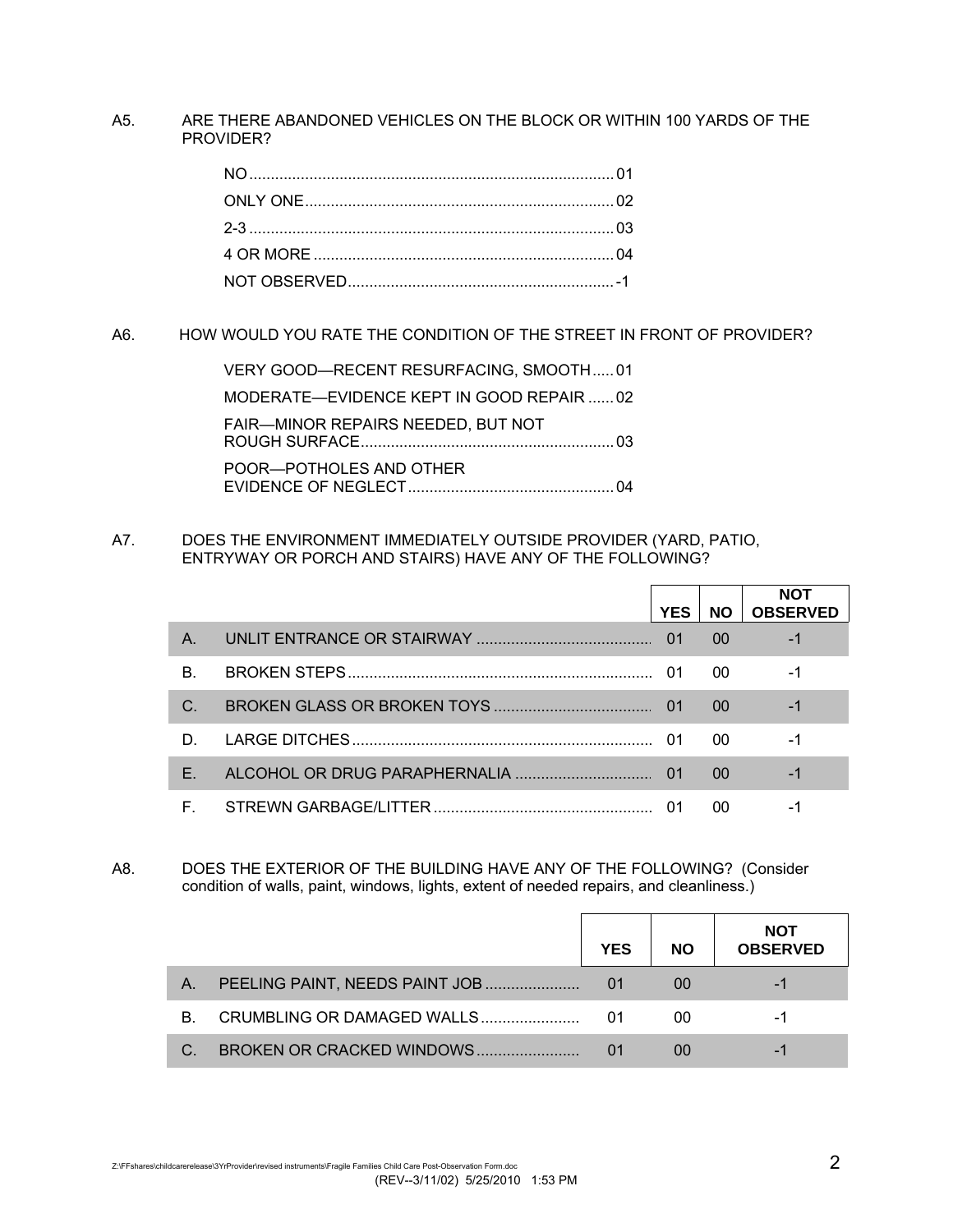## A9. HOW WOULD YOU BEST DESCRIBE THE HOME OR BUILDING?

| CENTER-SEPARATE BUILDING OR |                                   |
|-----------------------------|-----------------------------------|
|                             |                                   |
|                             |                                   |
|                             |                                   |
|                             | $\overline{\phantom{1}}$ GO TO C1 |
|                             |                                   |
|                             |                                   |
|                             |                                   |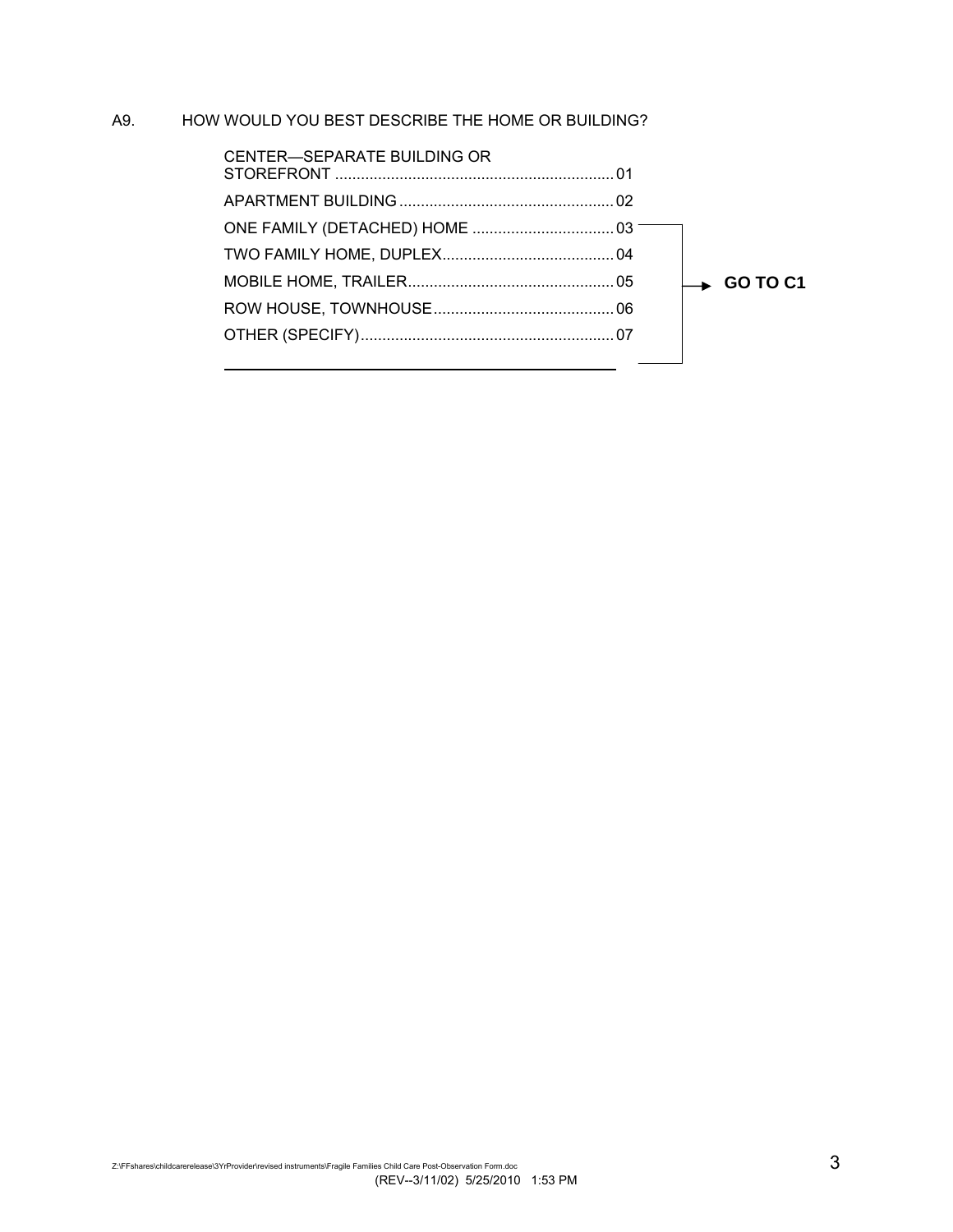## **B. COMMON AREAS**

FOR THESE QUESTIONS CONSIDER THE ENTRANCE, FOYER AND HALLWAYS OF THE BUILDING OR CENTER.

B1. DO THE INTERIOR COMMON AREAS OF THE BUILDING (*EXAMPLES: ENTRANCE, FOYER, HALLWAYS*) CONTAIN **OPEN CRACKS OR HOLES** IN WALLS OR CEILING?

B2. DO THE INTERIOR COMMON AREAS OF THE BUILDING (*EXAMPLES: ENTRANCE, FOYER, HALLWAYS*) CONTAIN **HOLES IN FLOOR**?

B3. DO THE INTERIOR COMMON AREAS OF THE BUILDING (*EXAMPLES: ENTRANCE, FOYER, HALLWAYS*) CONTAIN **BROKEN PLASTER OR PEELING PAINT** OVER 1 SQUARE FOOT?

B4. DO THE INTERIOR COMMON AREAS OF THE BUILDING (*EXAMPLES: ENTRANCE, FOYER, HALLWAYS*) CONTAIN **EXPOSED WIRES**?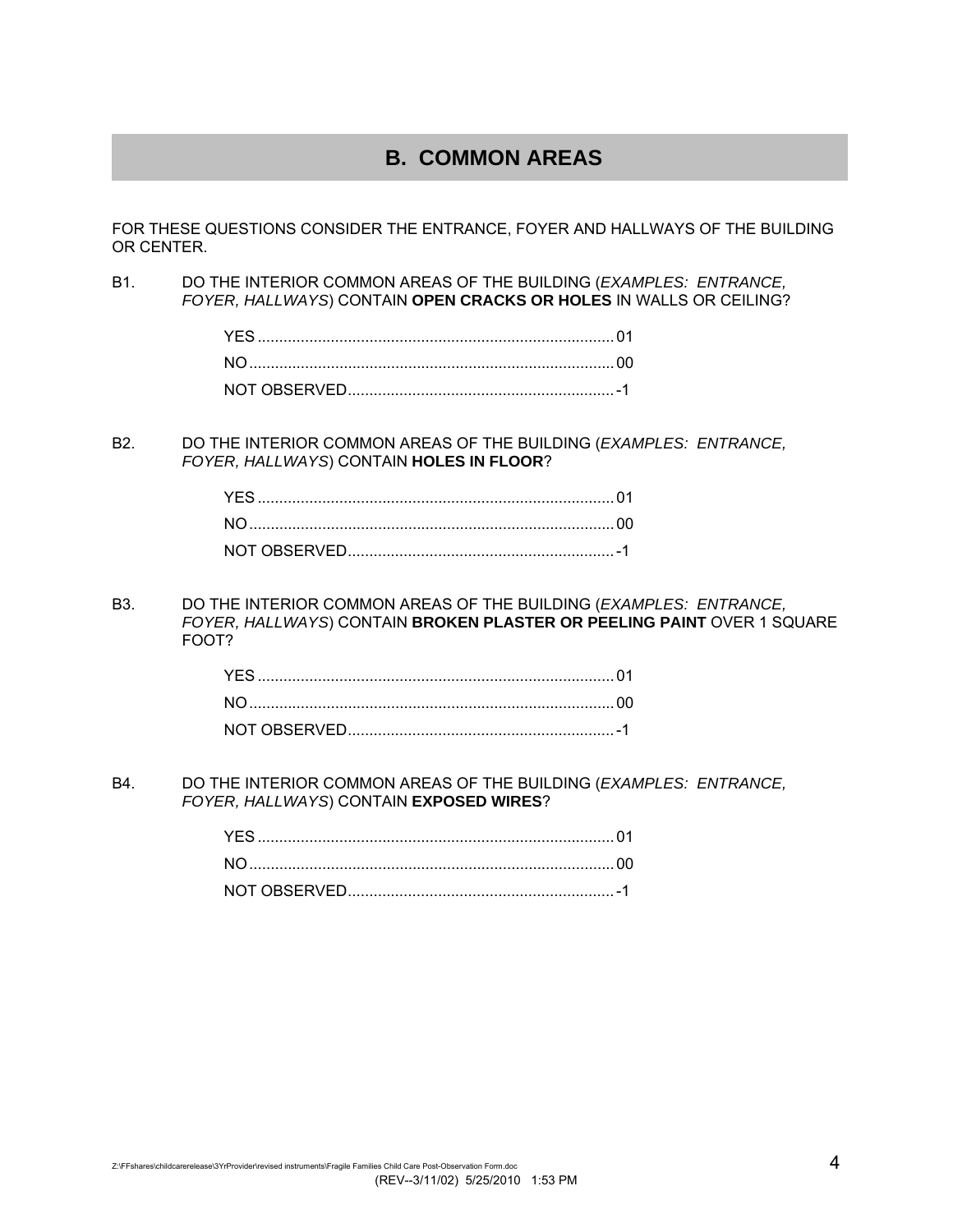## **C. INTERIOR OF BUILDING**

#### $C1.$ ARE THERE ANY BROKEN WINDOWS OR CRACKED WINDOWPANES?

#### $C2.$ IS THE WIRING OPEN AND EXPOSED?

#### $C3.$ DOES THE HOUSING UNIT/CENTER CONTAIN OPEN CRACKS OR HOLES IN WALLS OR **CEILING?**

#### C4. DOES THE HOUSING UNIT/CENTER CONTAIN HOLES IN FLOOR?

#### DOES THE HOUSING UNIT/CENTER CONTAIN BROKEN PLASTER OR PEELING PAINT  $C<sub>5</sub>$ **OVER 1 SQUARE FOOT OR MORE?**

#### C6. IS INSIDE OF HOME/CENTER DARK? (EXAMPLES: CLOSED DRAPES IN DAYTIME; POOR LIGHTING)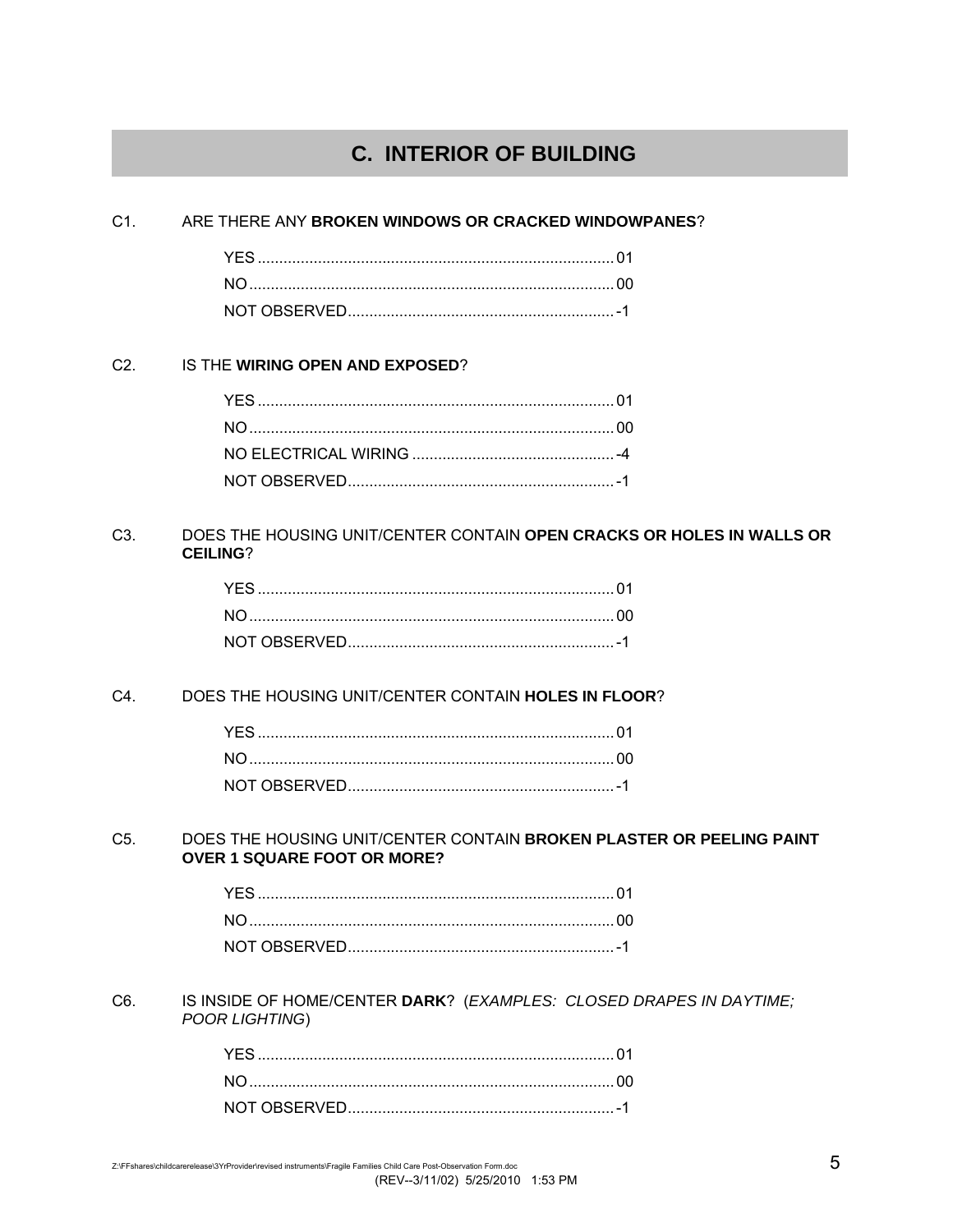C7. IS INSIDE OF HOME/CENTER **OVERCROWDED**? (*EXAMPLES: many people in a very small space, difficult to find a private place to interview respondent, frequent interruptions and difficult for child too find a place to play or for people to avoid bumping into each other*)

C8. ARE ALL VISIBLE ROOMS NOTICEABLY **CLUTTERED**? (*EXAMPLES: visible rooms are messy or are cluttered with clothes, toys all over, children's schoolwork, shoes and socks, other objects*)

C9. ARE ALL VISIBLE ROOMS **DIRTY OR NOT REASONABLY CLEANED**? (*EXAMPLES: trash strewn around, dirty dishes in kitchen, floor, cubbies, table tops, and furniture have not been cleaned or dusted fairly recently*)

C10. IS INSIDE **ENVIRONMENT UNSAFE** FOR YOUNG CHILDREN? ANSWER "YES" IF ONE OR MORE POTENTIALLY DANGEROUS HEALTH OR STRUCTURAL HAZARDS. (*EXAMPLES: frayed electrical wires, mice or rats, broken glass, poisons, falling plaster, broken stairs, peeling paint, cleaning materials left out, flames and heat within reach of young children*)

C11. DID YOU OBSERVE ANY CHILD'S **ARTWORK OR PHOTOGRAPHS OF HOUSEHOLD CHILDREN ON DISPLAY** IN THE HOME (*EXAMPLES: ARTWORK OR PHOTOS ON REFRIGERATOR OR ON WALLS)*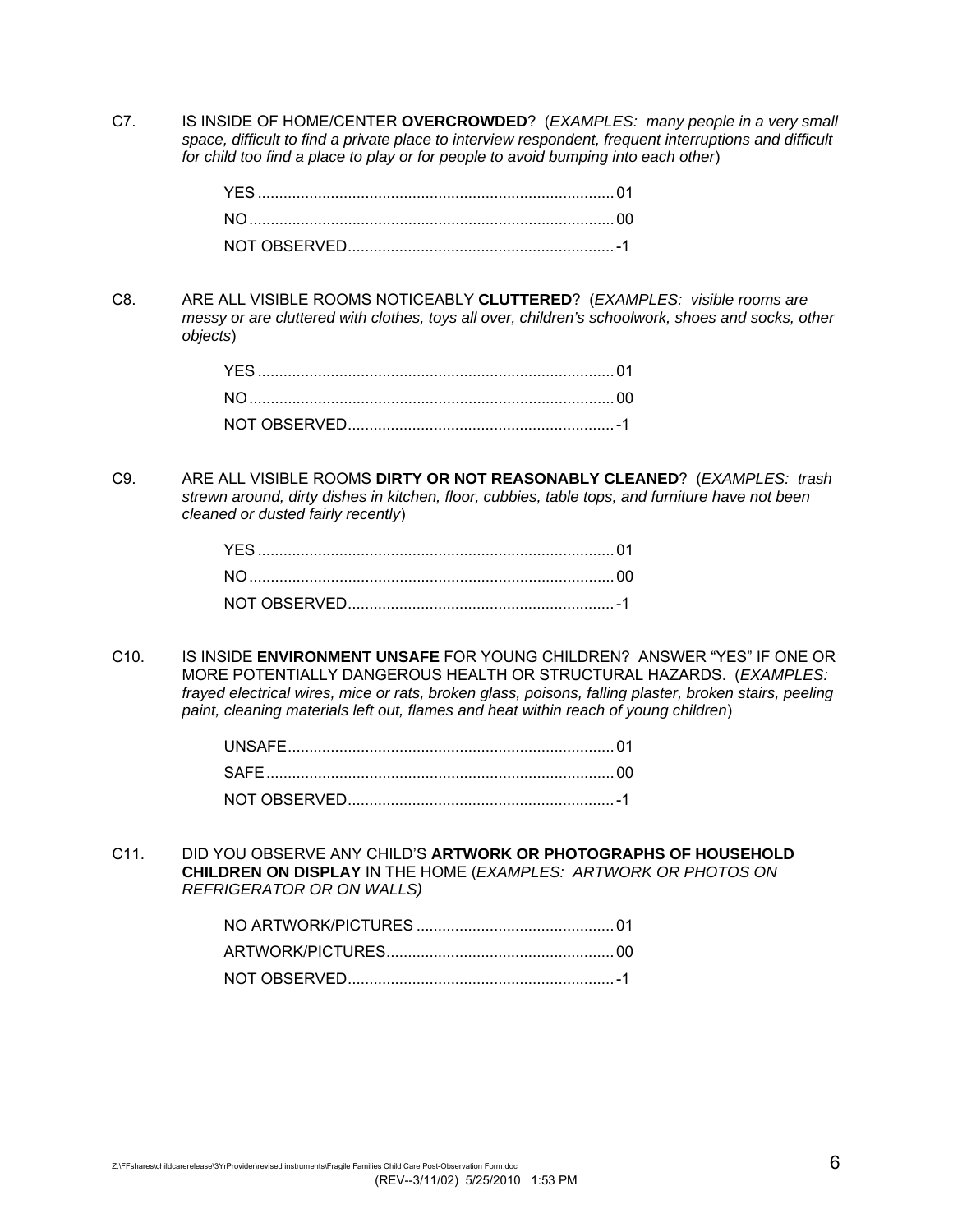## C12. **IS THIS OBSERVATION FOR A FAMILY-BASED PROVIDER OR CENTER?**

### C13. DOES THE HOUSE OR APARTMENT HAVE AT LEAST **100 SQUARE FEET OF LIVING SPACE PER PERSON**? (*This is roughly a 10X10 room)*

## C14. HOW **NOISY IS THE HOUSE OR APARTMENT**? *Consider the sounds of television, shouts of children, radio, etc.*

| VERY NOISY—HARD TO HEAR CONVERSATIONS  01 |  |
|-------------------------------------------|--|
|                                           |  |
|                                           |  |

C15. HOW MUCH **STREET NOISE** COMES INTO THE HOUSE OR APARTMENT FROM THE OUTSIDE? *Consider trains, cars, people, music.*

| VERY NOISY—HARD TO HEAR CONVERSATIONS  01 |  |
|-------------------------------------------|--|
|                                           |  |
|                                           |  |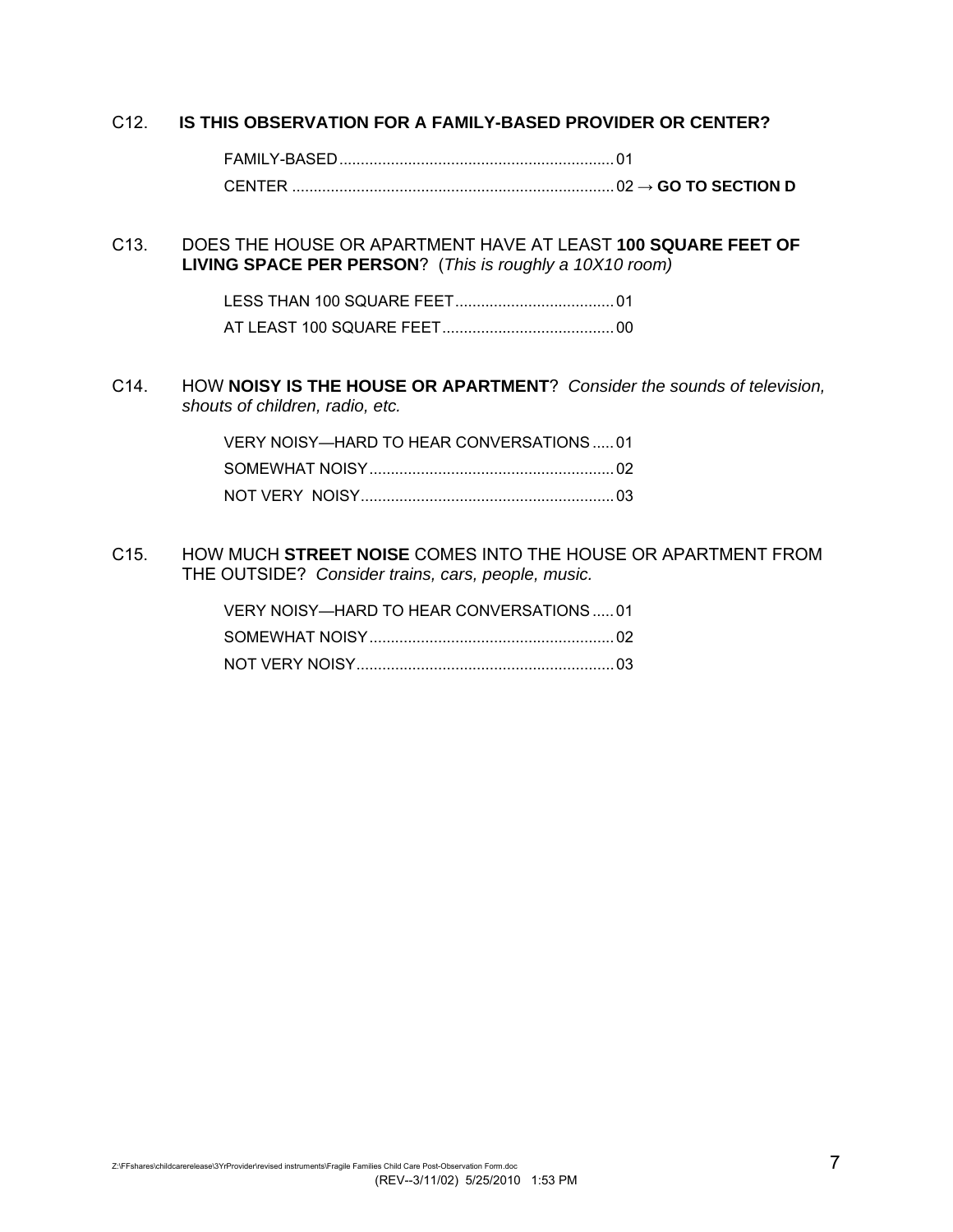## **D. HOME SCALE**

## **INTERVIEWER: ANSWER ON THE BASIS OF YOUR PERSONAL OBSERVATIONS OF THE HOME/CENTER AND THE FOCUS PROVIDER/FOCUS CHILD INTERACTIONS AT THE TIME OF YOUR VISIT.**

D1. PROVIDER **HAD 2 CONVERSATIONS WITH CHILD**. (*needs to be two separate conversations. Conversations includes asking questions, talking about things of interest. For infants, the provider can talk, have eye contact with the child and have the child attend to the talk).* 

D2. PROVIDER **RESPONDED VERBALLY** TO CHILD'S VOCALIZATIONS (*sounds or words, important point is that focus provider did not ignore child. If child never vocalized to focus provider: Score as automatic "did not respond").* 

| RESPONDED |  |
|-----------|--|
|           |  |

D3. PROVIDER **TOLD** CHILD THE **NAME OF AN OBJECT OR PERSON** DURING VISIT (*provider's sensitivity to child's search for names of objects around (him/her)—need not be as direct as "this is an apple", but the focus provider's statement must clearly label some object or person, not just use the word in a sentence. For example, "go get x" should not count because focus provider is not teaching child the name of anything).* 

### **INTERVIEWER: INCLUDE BABY WORDS AS "01".**

| TOI D CHII D |  |
|--------------|--|
|              |  |

D4. PROVIDER USES **CORRECT GRAMMAR AND PRONUNCIATION.** (S*peech was distinct and audible. Score positive if you could understand and communicate with focus provider—do not score negatively for dialects. Not distinct includes slurred, mumbling or trouble articulating words or severe speech impediments.)*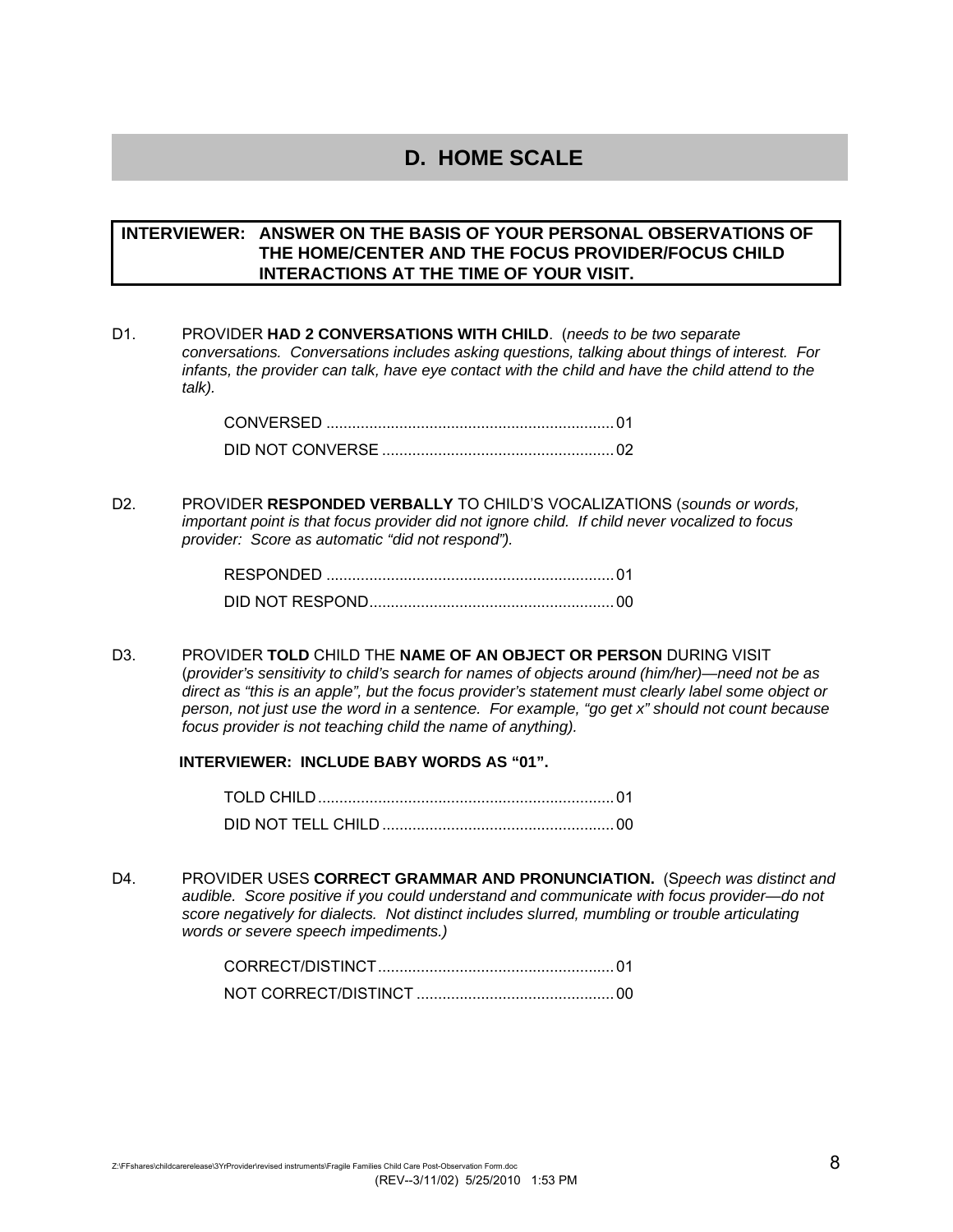D5. PROVIDER **INITIATED VERBAL EXCHANGES** WITH VISITOR (*Should have spontaneously made a few comments or asked a few questions or been a little wordy at times.)* 

| INITIATED |  |
|-----------|--|
|           |  |

D6. PROVIDER USES **COMPLEX SENTENCE STRUCTURE AND VOCABULARY** (R*efers to characteristic speech pattern during visit—if typically spoke in one word sentences or headshakes, score as "00".)*

| NOT COMPLEY |  |
|-------------|--|

D7. PROVIDER SPONTANEOUSLY **PRAISED CHILD AT LEAST TWICE** (A*ny achievement noted with pride (e.g., can dress himself, has a good disposition. Important that you read the focus provider's affect, sometimes negative comments are really positive remarks.)* 

**INTERVIEWER: PRAISE MAY BE DIRECT TO CHILD OR TOLD TO YOU ABOUT CHILD.** 

D8. PROVIDER'S VOICE CONVEYS **POSITIVE FEELINGS** TOWARD CHILD (*was tone of voice animated, or flat and/or irritated)?* 

| NOT POSITIVE |  |
|--------------|--|

D9. PROVIDER **CARESSED OR KISSED** CHILD AT LEAST ONCE (*e.g., can include hugged, stroked hair, patted arm or leg, affectionately reaching out, blowing a kiss).* 

| CARESSED |  |
|----------|--|
|          |  |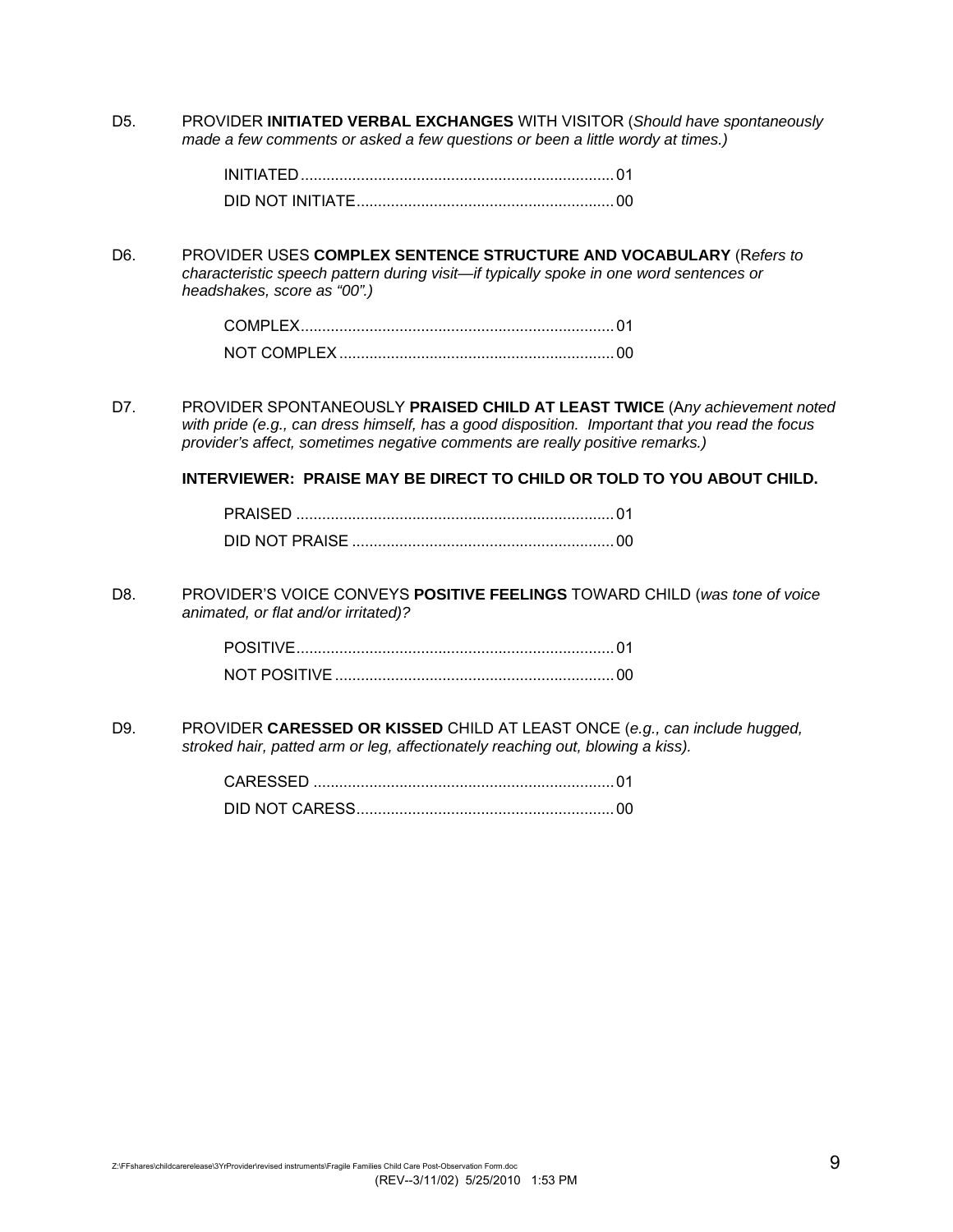D10. PROVIDER **HELPS CHILD DEMONSTRATE SOME ACHIEVEMENT** DURING VISIT. *(For example, tried to get the child to do something to impress the visitor or to show off.)* 

> HELPED DEMONSTRATE ACHIEVEMENT .................... 01 DID NOT HELP DEMONSTRATE ACHIEVEMENT ......... 00

D11. PROVIDER **DID NOT SHOUT AT CHILD** (*e.g., did not raise voice above level required by distance between focus provider and child).* 

> **INTERVIEWER: DO NOT CODE FOCUS PROVIDER SHOUTING TO WARN CHILD OF DANGER OR STOP CHILD FROM BEING IN DANGER AS "SHOUTED."**

| <b>SHOUTED</b> |  |
|----------------|--|

D12. PROVIDER **DID NOT EXPRESS ANNOYANCE WITH OR HOSTILITY TOWARD CHILD** *(Should score as "00" if focus provider complained about child in a manner that did not suggest an affectionate joke. Could have told child to stop doing something several times and still receive a positive score if general tone was positive).* 

D13. PROVIDER **NEITHER SLAPPED NOR SPANKED** CHILD DURING THE VISIT (I*f uncertain about a particular action, note child's behavior—if [he/she] whimpered or cried or frowned score as "00.")* 

| DID NOT SI AP |  |
|---------------|--|
|               |  |

D14. PROVIDER **DID NOT SCOLD OR CRITICIZE** CHILD DURING THE VISIT *(Provider made negative comment directly to child [e.g., "you are a bad boy/girl."])* 

| scol DED. |  |
|-----------|--|

D15. PROVIDER **DID NOT INTERFERE OR RESTRICT** CHILD *(Restrictions can be verbal ["stop that"] as well as physical [slapped hand, took toy away, put crawling child in crib or play pen] do not count as negative action taken to prevent child from harming [him/her]self.)* 

| <b>INTERFERED</b> |  |
|-------------------|--|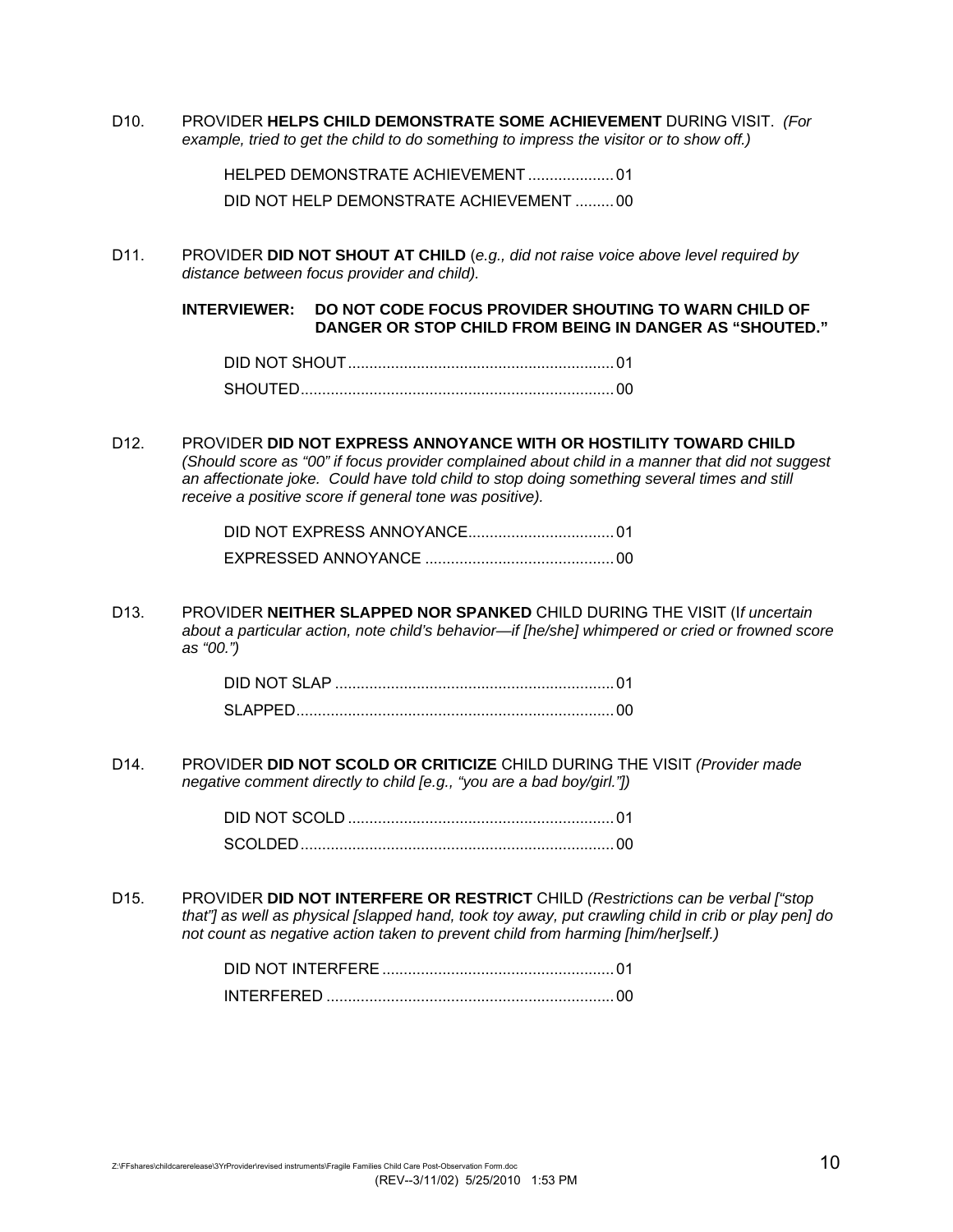## **E. POST VISIT RATING BY INTERVIEWER**

E1. DURING THE ENTIRE VISIT, HOW AT EASE DID THE FOCUS PROVIDER APPEAR?

| COMPLETELY COMFORTABLE AND |  |
|----------------------------|--|

E2. DURING THE ENTIRE VISIT, HOW DISRUPTIVE DO YOU THINK YOUR PRESENCE WAS?

E3. DURING THE ENTIRE VISIT, HOW MUCH DID THE FOCUS CHILD TRY TO INTERACT WITH YOU?

| QUITE NUMEROUS GLANCES, SMILES,                            |  |
|------------------------------------------------------------|--|
| PROLONGED WATCHING AND<br>NUMEROUS ATTEMPTS TO INTERACT 04 |  |

E4. RATE THE OVERALL POSITIVE RELATIONSHIP OF THE FOCUS PROVIDER WITH THE FOCUS CHILD.

> **NO EVIDENCE OF A SPECIAL LOVING RELATIONSHIP** ............................................................... 01 (NO SPECIAL ATTENTION, NO PREFERENCE BY CHILD FOR PROVIDER) **HINTS OF A POSITIVE RELATIONSHIP** ........................ 02 (SOME DEVELOPING BUT MINIMAL) **MODERATE POSITIVE RELATIONSHIP** ........................ 03 (NOT STRONG OR UNIFORMLY POSITIVE; AMBIVALENT) STRONG POSITIVE RELATIONSHIP .............................. 04 DON'T KNOW/NOT OBSERVED ..................................... -1

EXAMPLES OF POSITIVE = SOURCE OF COMFORT, SHARES EXPERIENCE, AFFECTIONATE, MUTUAL ATTENTIVENESS, CLOSE PHYSICAL CONTACT, RESPONSIVENESS.